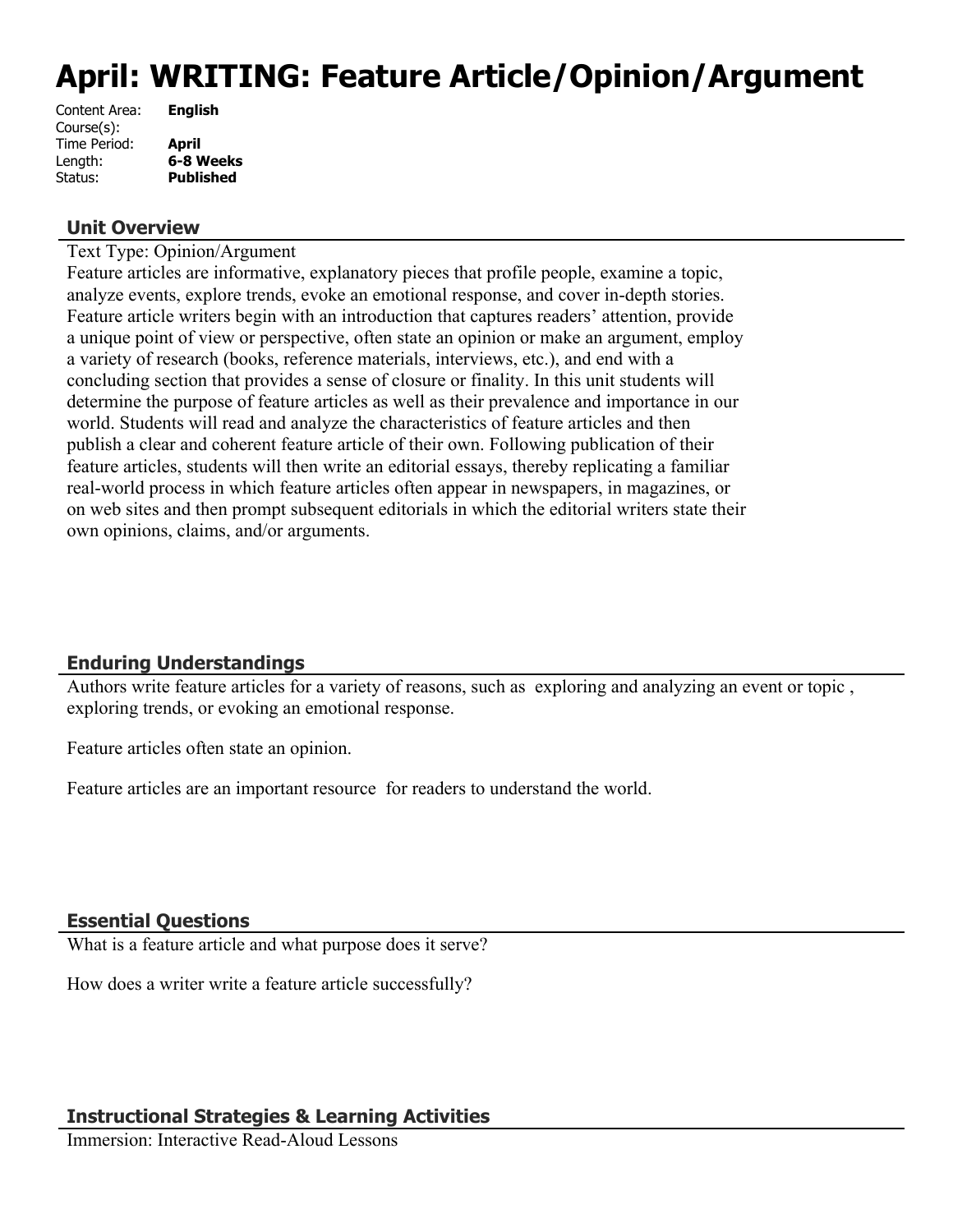Day 1:

What Is a Feature Article?

uses all of the unit texts.

Rationale: Discover the genre of feature articles! Focus on the article "Brace Yourself" by Edward C. (from the Feature Article Shared Texts) to begin exploring the elements and purpose of a feature article. You will continue to construct an understanding of the genre of feature articles during the week-long immersion.

Common Core State Standards: W.4.1, W.4.2, W.4.4, W.4.5, W.4.7, W.4.8, W.4.9, W.4.10, SL.4.1, SL.4.2, SL.4.3, SL.4.4, SL.4.6, L.4.1, L.4.2, L.4.3, L.4.4, L.4.5, L.4.6

Day 2:

Where Do Writers Uncover Feature Article Topics?

uses "E-Trash: What Happens to Our Old Electronics" by Rachel H. and "Getting Back Up With Lindsey Vonn" by Andrew D. (from the Feature Article Shared Texts).

Rationale: During this lesson, students will be introduced to two additional feature articles to enhance their understanding of the elements of a feature article and to begin to consider where writers find topics for their articles. Common Core State Standards: W.4.1, W.4.2, W.4.4, W.4.5, W.4.7, W.4.8, W.4.9, W.4.10, SL.4.1, SL.4.2, SL.4.3, SL.4.4, SL.4.6, L.4.1, L.4.2, L.4.3, L.4.4, L.4.5, L.4.6

Day 3:

A Unique Twist

uses George Washington's Teeth by Deborah Chandra and Madeleine Comora. Rationale: Students will learn how feature article writers often present familiar topics in unique and entertaining ways.

Common Core State Standards: W.4.2, W.4.4, W.4.5, W.4.7, W.4.8, W.4.9, W.4.10, SL.4.1, SL.4.2, SL.4.3, SL.4.4, SL.4.6, L.4.1, L.4.2, L.4.3, L.4.4, L.4.5, L.4.6

Day 4:

The Structure of Feature Articles

uses Animal Minis! by Cherie Winner and "Penguins on Parade" by Tamar L. (from the Feature Article Shared Texts).

Rationale: Students will learn how writers sometimes organize their feature articles in sections and use subheadings to identify the sections and the specific information they are presenting to their readers.

Common Core State Standards: W.4.2, W.4.4, W.4.5, W.4.7, W.4.8, W.4.9, W.4.10, SL.4.1, SL.4.2, SL.4.3, SL.4.4, SL.4.6, L.4.1, L.4.2, L.4.3, L.4.4, L.4.5, L.4.6

Day 5: Features of Feature Articles uses Basketball in Action by John Crossingham and Sarah Dann.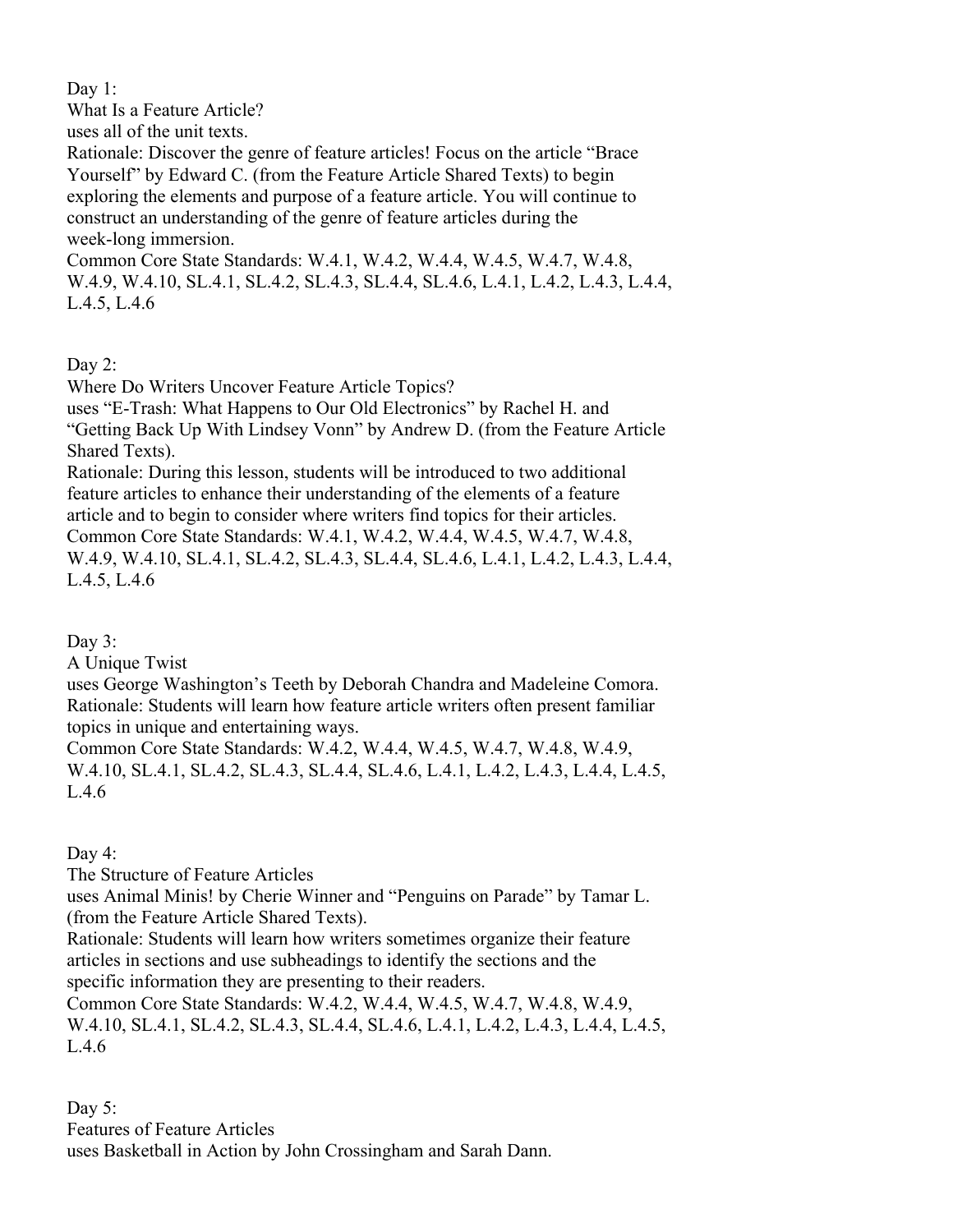Rationale: Students will further their understanding of how feature articles are structured and written by making

connections between the articles they read and summarizing what they have learned about this genre. They will use

this information to help them determine what features need to be included as they write their own articles. Common Core State Standards: W.4.2, W.4.4, W.4.5, W.4.7, W.4.8, W.4.9, W.4.10, SL.4.1, SL.4.2, SL.4.3, SL.4.4,

SL.4.6, L.4.1, L.4.2, L.4.3, L.4.4, L.4.5, L.4.6

Mini-Lessons

Generating Ideas I: Determining What Is Important

uses George Washington's Teeth by Deborah Chandra and Madeleine Comora and "E-Trash: What Happens to Our

Old Electronics" by Rachel H. (from the Feature Article Shared Texts).

Rationale: Feature articles are non-news, general interest pieces written to inform and entertain readers about a range of topics, subjects, and human interest stories. As writers of feature articles, students will think about topics that fascinate them. They will also consider their audiences' reading interests and begin to generate ideas for

topics that will be engaging.

Common Core State Standards: W.4.2, W.4.4, W.4.5, W.4.7, W.4.8, W.4.9, W.4.10, SL.4.1, SL.4.2, SL.4.3, SL.4.4,

SL.4.6, L.4.1, L.4.2, L.4.3, L.4.6

Generating Ideas II: I'm an Expert!

uses "Penguins on Parade" by Tamar L. (from the Feature Article Shared Texts) and Soccer in Action by Niki Walker

and Sarah Dann.

Rationale: Feature article writers are, or become, experts on a topic. This expertise allows them to share the best

information with their readers. Students will examine topics on which they are, or want to become, experts in order

to generate ideas for writing.

Common Core State Standards: W.4.2, W.4.4, W.4.5, W.4.7, W.4.8, W.4.9, W.4.10, SL.4.1, SL.4.2, SL.4.3, SL.4.6,

L.4.1, L.4.2, L.4.3, L.4.6

Generating Ideas III: Finding Interesting Things About Your Interests

uses Animal Minis! by Cherie Winner.

Rationale: Feature article writers explore their interests in detail to find topics that they and their readers will find

fascinating. Students will brainstorm topics that interest them and work to generate additional ideas and questions

to develop the topics.

Common Core State Standards: W.4.2, W.4.4, W.4.5, W.4.7, W.4.8, W.4.9, W.4.10, SL.4.1, SL.4.2, SL.4.3, SL.4.4,

SL.4.6, L.4.1, L.4.2, L.4.3, L.4.6

Selecting: Finding Your Topic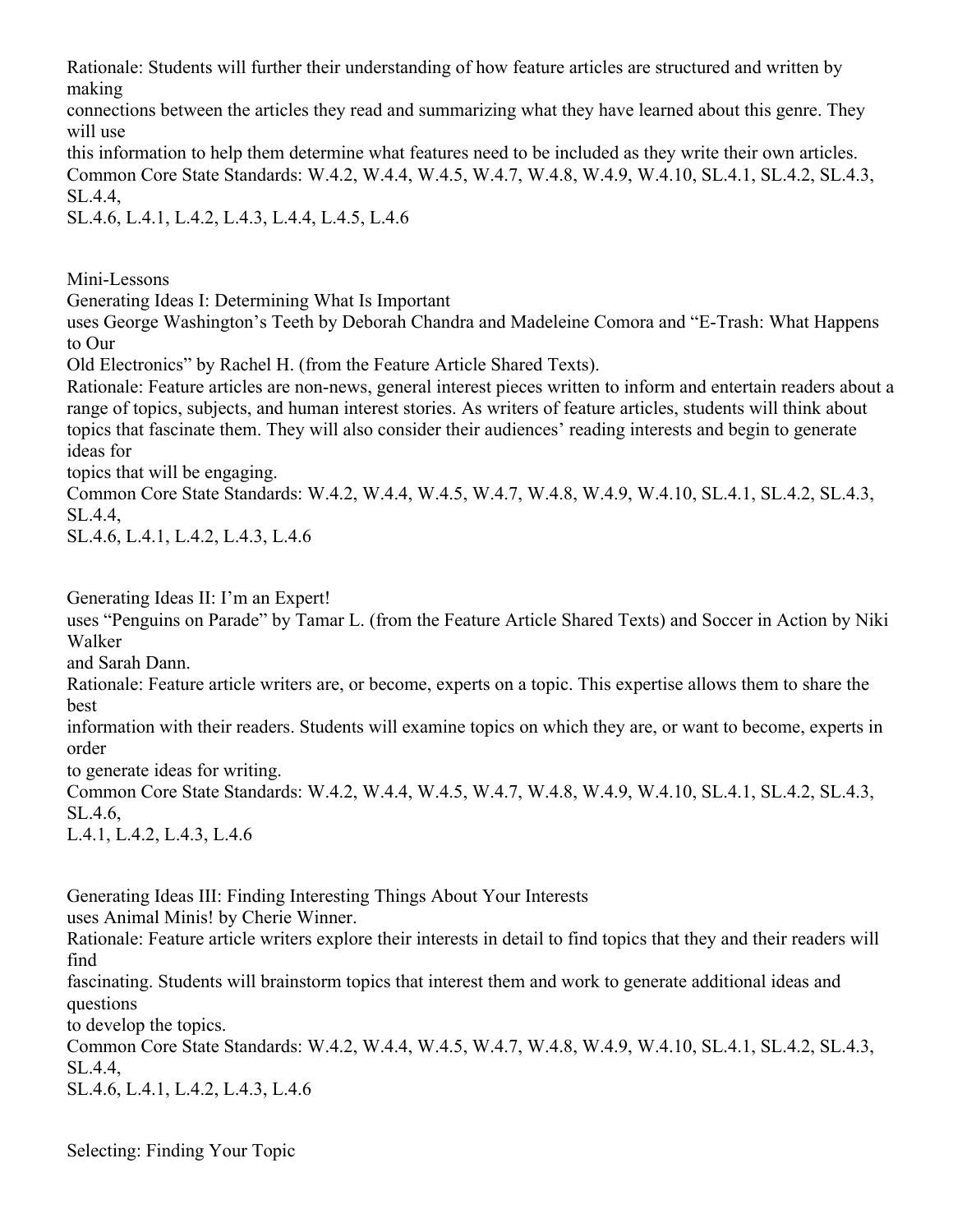uses "Getting Back Up With Lindsey Vonn" by Andrew D. (from the Feature Article Shared Texts).

Rationale: Writers sift through their notebooks to find the entry or idea they want to continue working on and publish. Students will reread their notebook entries, select a topic they would like to develop into a published piece,

and then consider possible "angles" and audiences for their topics.

Common Core State Standards: W.4.2, W.4.4, W.4.5, W.4.7, W.4.8, W.4.9, W.4.10, SL.4.1, SL.4.2, SL.4.3, SL.4.4,

SL.4.6, L.4.1, L.4.2, L.4.3, L.4.4, L.4.6

Collecting I: Research or Gathering Information From Various Sources

uses Animal Minis! by Cherie Winner.

Rationale: Writers of feature articles need to determine what information they know and what they need to find out.

Students will begin to gather resources to research and collect additional information to develop their topics. Common Core State Standards: W.4.2, W.4.4, W.4.5, W.4.6, W.4.7, W.4.8, W.4.9, W.4.10, SL.4.1, SL.4.2, SL.4.3,

SL.4.4, SL.4.6, L.4.1, L.4.2, L.4.3, L.4.4, L.4.6

Collecting II: Choosing Your Angle

uses "Getting Back Up With Lindsey Vonn" by Andrew D. (from the Feature Article Shared Texts). Rationale: Feature article writers need to select an angle or focus that fits their audience and purpose and collect

relevant information and details to support that angle. Students will finalize their choices of angle, audience, and

purpose.

Common Core State Standards: W.4.1, W.4.2, W.4.4, W.4.5, W.4.7, W.4.8, W.4.9, W.4.10, SL.4.1, SL.4.2, SL.4.3,

SL.4.4, SL.4.6, L.4.1, L.4.2, L.4.3, L.4.6

Collecting III: Supporting Opinions With Facts and Details

uses "Penguins on Parade" by Tamar L. (from the Feature Article Shared Texts) and other feature articles and mentor texts from the unit.

Rationale: Writers of feature articles use both facts and details to support their opinions. Students will conduct any

additional research to ensure that their articles include the necessary facts and details to support their opinions. Common Core State Standards: W.4.1, W.4.2, W.4.4, W.4.5, W.4.7, W.4.8, W.4.9, W.4.10, SL.4.1, SL.4.2, SL.4.3,

SL.4.4, SL.4.6, L.4.1, L.4.2, L.4.3, L.4.4, L.4.6

Collecting IV: Organizing Research Efforts

uses The Story of Salt by Mark Kurlansky.

Rationale: Writers of feature articles usually do research—but they organize their efforts to ensure their work will be

engaging. Students will find a structure for organizing or grouping their related research into sections or paragraphs.

Common Core State Standards: W.4.1, W.4.2, W.4.4, W.4.5, W.4.7, W.4.8, W.4.9, W.4.10, SL.4.1, SL.4.2, SL.4.3,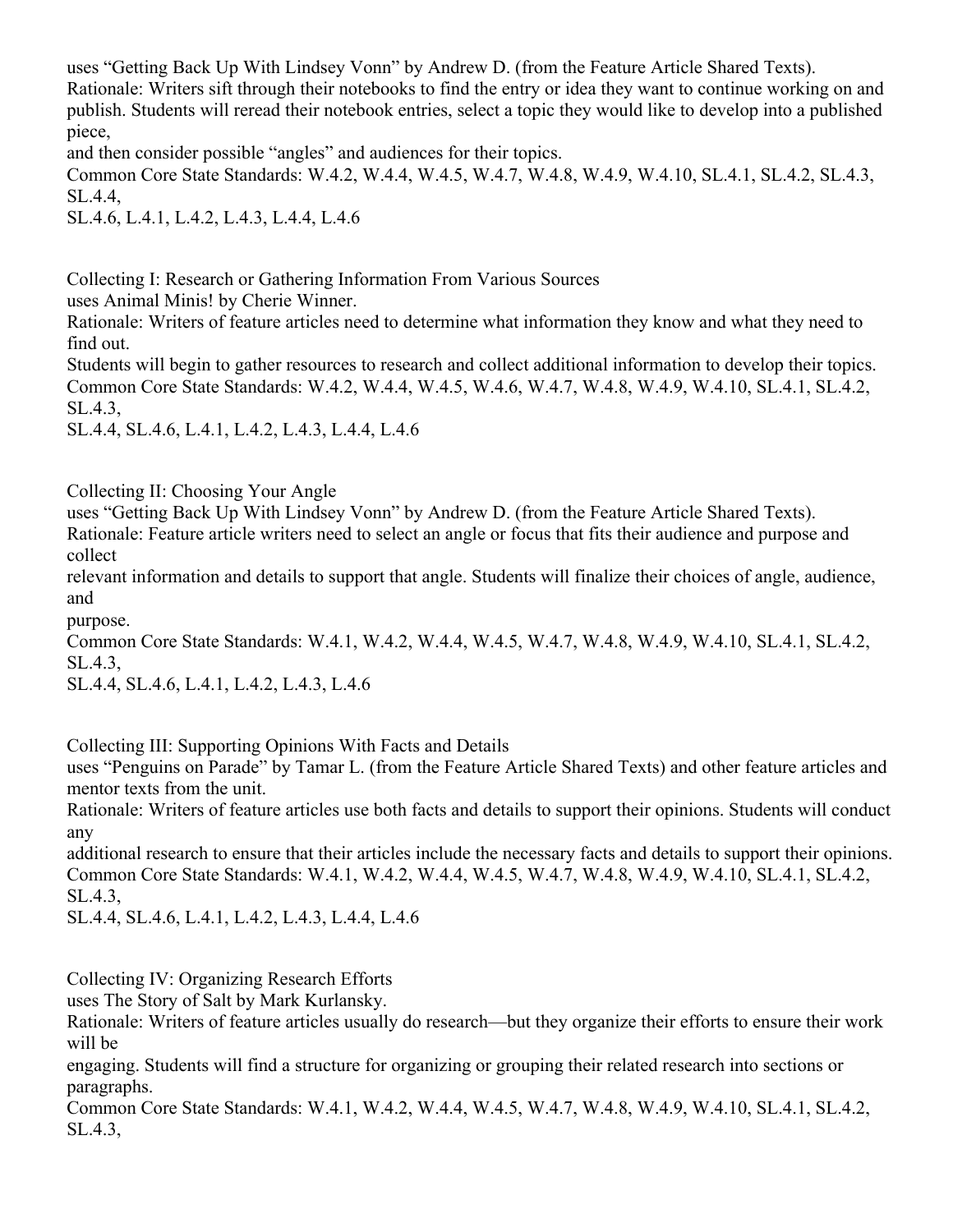Drafting I: Thinking About Structure

uses "Brace Yourself" by Edward C., "Penguins on Parade" by Tamar L., and "Getting Back Up With Lindsey Vonn"

by Andrew D. (from the Feature Article Shared Texts).

Rationale: Writers create an organizational structure in which ideas are logically grouped and ordered to support their purposes. Students will explore different text structures in order to begin drafting their articles. Common Core State Standards: W.4.1, W.4.2, W.4.4, W.4.5, W.4.9, W.4.10, SL.4.1, SL.4.2, SL.4.3, SL.4.4, SL.4.6,

L.4.1, L.4.2, L.4.3, L.4.5, L.4.6

# Drafting II: Crafting a Lead – Introduction

uses George Washington's Teeth by Deborah Chandra and Madeleine Comora, Ice Bear: In the Steps of the Polar

Bear by Nicola Davies, and "Penguins on Parade" by Tamar L. (from the Feature Article Shared Texts). Rationale: Feature articles begin with an introduction, or lead, that grabs readers' attention and introduces the topic. Students will try out different ways to craft a catchy lead while clearly introducing their topic. Common Core State Standards: W.4.1, W.4.2, W.4.4, W.4.5, W.4.9, W.4.10, SL.4.1, SL.4.2, SL.4.3, SL.4.4, SL.4.6,

L.4.1, L.4.2, L.4.3, L.4.4, L.4.5, L.4.6

Drafting III: Composing Paragraphs

uses The Life and Times of the Peanut by Charles Micucci.

Rationale: Good paragraphs often contain clear topic sentences that introduce an idea and supporting sentences

that describe, compare, or give examples. Students will compose paragraphs for their feature articles. Common Core State Standards: W.4.1, W.4.2, W.4.4, W.4.5, W.4.9, W.4.10, SL.4.1, SL.4.2, SL.4.3, SL.4.4, SL.4.6,

L.4.1, L.4.2, L.4.3, L.4.4, L.4.6

Drafting IV: Wrapping It Up – The Conclusion

uses "E-Trash: What Happens to Our Old Electronics" by Rachel H., "Brace Yourself" by Edward C., and "Getting

Back Up With Lindsey Vonn" by Andrew D. (from the Feature Article Shared Texts).

Rationale: Feature article writers use a variety of conclusions. Students will explore the various conclusions in the

mentor feature articles in order to wrap up their articles in a satisfying way.

Common Core State Standards: W.4.1, W.4.2, W.4.4, W.4.5, W.4.9, W.4.10, SL.4.1, SL.4.2, SL.4.3, SL.4.4, SL.4.6,

L.4.1, L.4.2, L.4.3, L.4.6

Revising I: Make a Transition

uses Secrets of the Mummies by Harriet Griffey, "Getting Back Up With Lindsey Vonn" by Andrew D. (from the

Feature Article Shared Texts), Animal Minis! by Cherie Winner, and Soccer in Action by Niki Walker and Sarah Dann.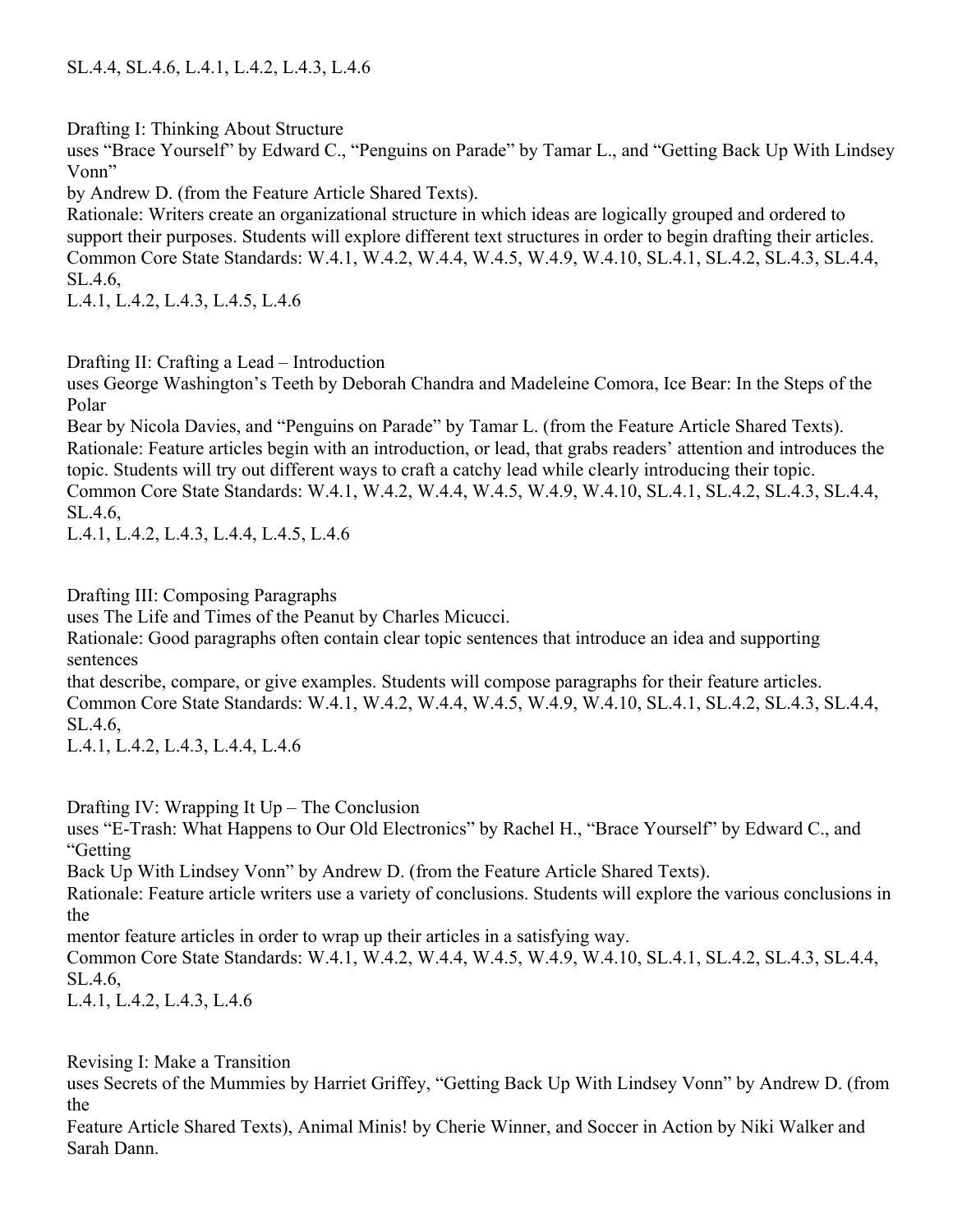Rationale: To ensure a smooth, sensible read, writers often include words and phrases that link details together and help readers move from one idea to the next. Students will consider adding transition or linking words and/or

phrases to logically join ideas and help their writing flow from one idea to another.

Common Core State Standards: W.4.1, W.4.2, W.4.4, W.4.5, W.4.9, W.4.10, SL.4.1, SL.4.2, SL.4.3, SL.4.4, SL.4.6,

L.4.1, L.4.2, L.4.3, L.4.6

Revising II: Revising for Key Elements of a Feature Article

uses all of the mentor feature articles in the unit.

Rationale: Feature article writers revise for important elements, including a clear angle, developed paragraphs, a

powerful lead, and a conclusion. Students will identify and complete any necessary revision work. Common Core State Standards: W.4.1, W.4.2, W.4.4, W.4.5, W.4.9, W.4.10, SL.4.1, SL.4.2, SL.4.3, SL.4.4, SL.4.6,

L.4.1, L.4.2, L.4.3, L.4.6

Revising III: Visual Communication

uses The Story of Salt by Mark Kurlansky and "Penguins on Parade" by Tamar L. (from the Feature Article Shared

Texts).

Rationale: Feature article writers sometimes rely on visual communication to add to the impact of their pieces. Students will add some visual elements to their feature articles to enhance their meaning and purpose. Common Core State Standards: W.4.2, W.4.4, W.4.5, W.4.6, W.4.9, W.4.10, SL.4.1, SL.4.2, SL.4.3, SL.4.4, SL.4.5,

SL.4.6, L.4.1, L.4.2, L.4.3, L.4.6

Editing I: Vary Your Sentence Length

uses SNAP! A Book About Alligators and Crocodiles by Melvin and Gilda Berger.

Rationale: Feature article writers vary the length of their sentences to keep their writing fresh and interesting for

readers. Students will try to vary the lengths of sentences in their feature articles to do the same.

Common Core State Standards: W.4.2, W.4.4, W.4.5, W.4.9, W.4.10, SL.4.1, SL.4.2, SL.4.3, SL.4.4, SL.4.6, L.4.1,

L.4.2, L.4.3, L.4.5, L.4.6

Editing II: Punctuate to Accentuate Your Voice

uses Animal Minis! by Cherie Winner.

Rationale: To help create a strong voice or tone in a feature article, writers take advantage of different punctuation

marks. Students will edit their writing to accentuate their voices as they choose punctuation for effect. Common Core State Standards: W.4.2, W.4.4, W.4.5, W.4.9, W.4.10, SL.4.1, SL.4.2, SL.4.3, SL.4.4, SL.4.6, L.4.1,

L.4.2, L.4.3, L.4.6

Publishing A Good Title Makes a Difference! uses a collection of feature article titles.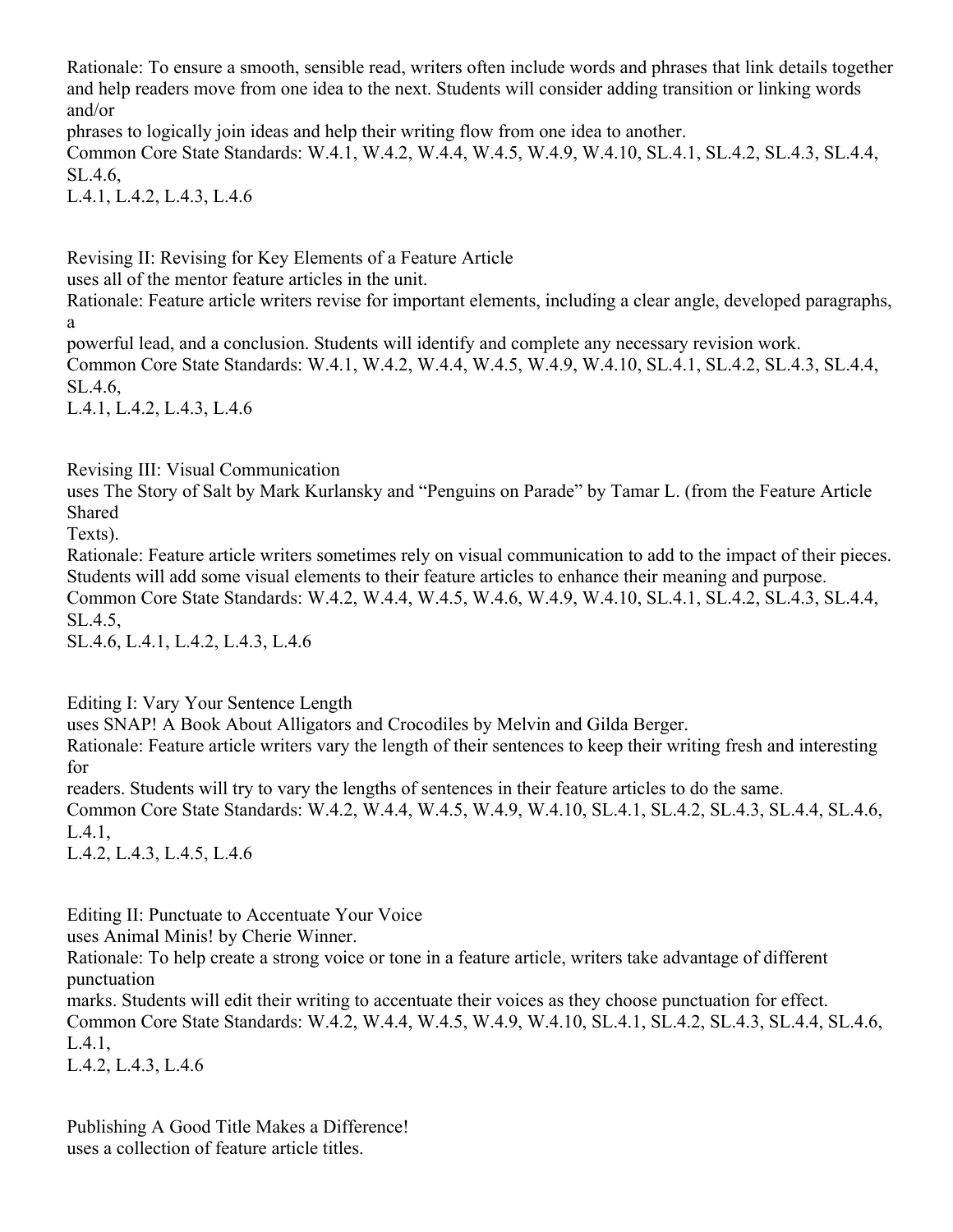Rationale: A title that communicates the topic to readers or intrigues readers is a vital part of the publishing process for feature articles. Students will work on crafting titles for their feature articles. Common Core State Standards: W.4.2, W.4.4, W.4.5, W.4.6, W.4.9, W.4.10, SL.4.1, SL.4.2, SL.4.3, SL.4.4, SL.4.5,

SL.4.6, L.4.1, L.4.2, L.4.3, L.4.5, L.4.6

# **Integration of Career Readiness, Life Literacies and Key Skills**

A variety of careers are explored through the mentor texts.

| TECH.9.4.5.DC.4  | Model safe, legal, and ethical behavior when using online or offline technology (e.g.,<br>$8.1.5.NI.2$ ).                                                                                                                                    |
|------------------|----------------------------------------------------------------------------------------------------------------------------------------------------------------------------------------------------------------------------------------------|
| TECH.9.4.5.CT.4  | Apply critical thinking and problem-solving strategies to different types of problems such<br>as personal, academic, community and global (e.g., 6.1.5.CivicsCM.3).                                                                          |
| TECH.9.4.5.GCA.1 | Analyze how culture shapes individual and community perspectives and points of view<br>(e.g., 1.1.5.C2a, RL.5.9, 6.1.5. HistoryCC.8).                                                                                                        |
| TECH.9.4.5.IML.3 | Represent the same data in multiple visual formats in order to tell a story about the data.                                                                                                                                                  |
| TECH.9.4.5.CT.1  | Identify and gather relevant data that will aid in the problem-solving process (e.g.,<br>2.1.5.EH.4, 4-ESS3-1, 6.3.5.CivicsPD.2).                                                                                                            |
| TECH.9.4.5.Cl.2  | Investigate a persistent local or global issue, such as climate change, and collaborate with<br>individuals with diverse perspectives to improve upon current actions designed to address<br>the issue (e.g., 6.3.5. Civics PD.3, W.5.7).    |
| TECH.9.4.5.DC.5  | Identify the characteristics of a positive and negative online identity and the lasting<br>implications of online activity.                                                                                                                  |
|                  | The ability to solve problems effectively begins with gathering data, seeking resources,<br>and applying critical thinking skills.                                                                                                           |
| TECH.9.4.5.IML.1 | Evaluate digital sources for accuracy, perspective, credibility and relevance (e.g., Social<br>Studies Practice - Gathering and Evaluating Sources).                                                                                         |
| WRK.9.2.5.CAP.1  | Evaluate personal likes and dislikes and identify careers that might be suited to personal<br>likes.                                                                                                                                         |
| TECH.9.4.5.Cl.3  | Participate in a brainstorming session with individuals with diverse perspectives to expand<br>one's thinking about a topic of curiosity (e.g., 8.2.5.ED.2, 1.5.5.CR1a).                                                                     |
| TECH.9.4.5.CI.4  | Research the development process of a product and identify the role of failure as a part of<br>the creative process (e.g., W.4.7, 8.2.5.ED.6).                                                                                               |
| WRK.9.2.5.CAP.2  | Identify how you might like to earn an income.                                                                                                                                                                                               |
| TECH.9.4.5.Cl.1  | Use appropriate communication technologies to collaborate with individuals with diverse<br>perspectives about a local and/or global climate change issue and deliberate about<br>possible solutions (e.g., W.4.6, 3.MD.B.3, 7.1.NM.IPERS.6). |
| WRK.9.2.5.CAP.3  | Identify qualifications needed to pursue traditional and non-traditional careers and<br>occupations.                                                                                                                                         |
|                  | Culture and geography can shape an individual's experiences and perspectives.                                                                                                                                                                |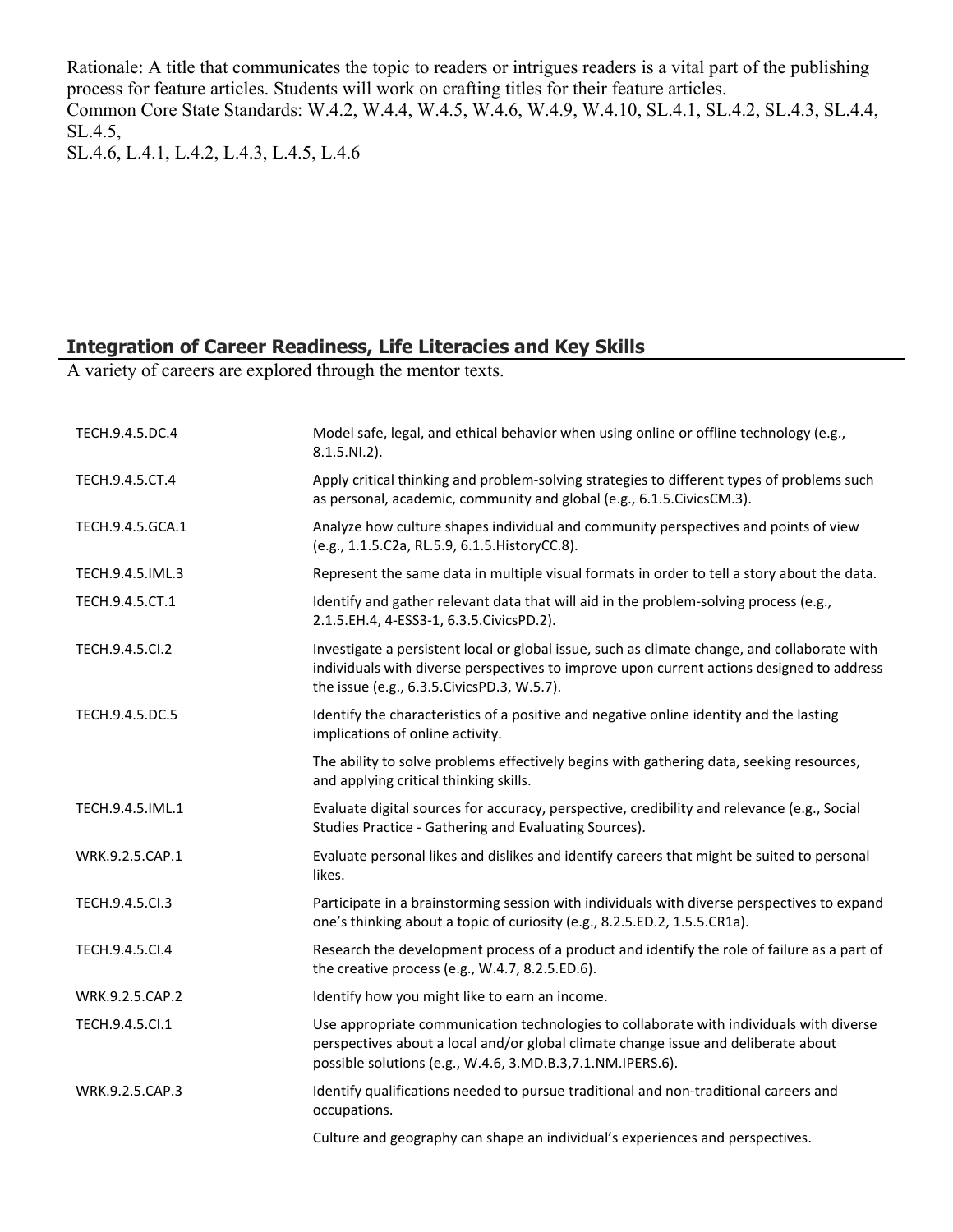WRK.9.2.5.CAP.4 Explain the reasons why some jobs and careers require specific training, skills, and certification (e.g., life guards, child care, medicine, education) and examples of these requirements.

#### **Technology Integration**

-SMARTboard technology

-Google Applications (Docs, Presentation, Classroom)

| $CS.3 - 5.8.1.5.CS.2$ | Model how computer software and hardware work together as a system to accomplish<br>tasks.                                                       |
|-----------------------|--------------------------------------------------------------------------------------------------------------------------------------------------|
|                       | Software and hardware work together as a system to accomplish tasks (e.g., sending,<br>receiving, processing, and storing units of information). |
|                       | Shared features allow for common troubleshooting strategies that can be effective for<br>many systems.                                           |
| $CS.3 - 5.8.1.5.CS.3$ | Identify potential solutions for simple hardware and software problems using common<br>troubleshooting strategies.                               |

#### **Interdisciplinary Connections**

Through individual choices for topics to write feature articles, students will be researching many interdisciplinary topics, including, math, science, social studies, technology and the arts.

|                        | Effective conflict resolution is possible when evidence, diverse perspectives, and<br>intended/unintended consequences are considered.                       |
|------------------------|--------------------------------------------------------------------------------------------------------------------------------------------------------------|
| SOC.6.1.5. Civics PD.3 | Explain how and why it is important that people from diverse cultures collaborate to find<br>solutions to community, state, national, and global challenges. |
| SOC.6.1.5. Civics HR.4 | Identify actions that are unfair or discriminatory, such as bullying, and propose solutions<br>to address such actions.                                      |
| SOC.6.1.5. Civics CM.2 | Use evidence from multiple sources to construct a claim about how self-discipline and<br>civility contribute to the common good.                             |
| SOC.6.1.5. Civics CM.3 | Identify the types of behaviors that promote collaboration and problem solving with<br>others who have different perspectives.                               |

#### **Differentiation**

- Understand that gifted students, just like all students, come to school to learn and be challenged.
- Pre-assess your students. Find out their areas of strength as well as those areas you may need to address before students move on.
- Consider grouping gifted students together for at least part of the school day.
- Plan for differentiation. Consider pre-assessments, extension activities, and compacting the curriculum.
- Use phrases like "You've shown you don't need more practice" or "You need more practice" instead of words like "qualify" or "eligible" when referring to extension work.
- Encourage high-ability students to take on challenges. Because they're often used to getting good grades, gifted students may be risk averse.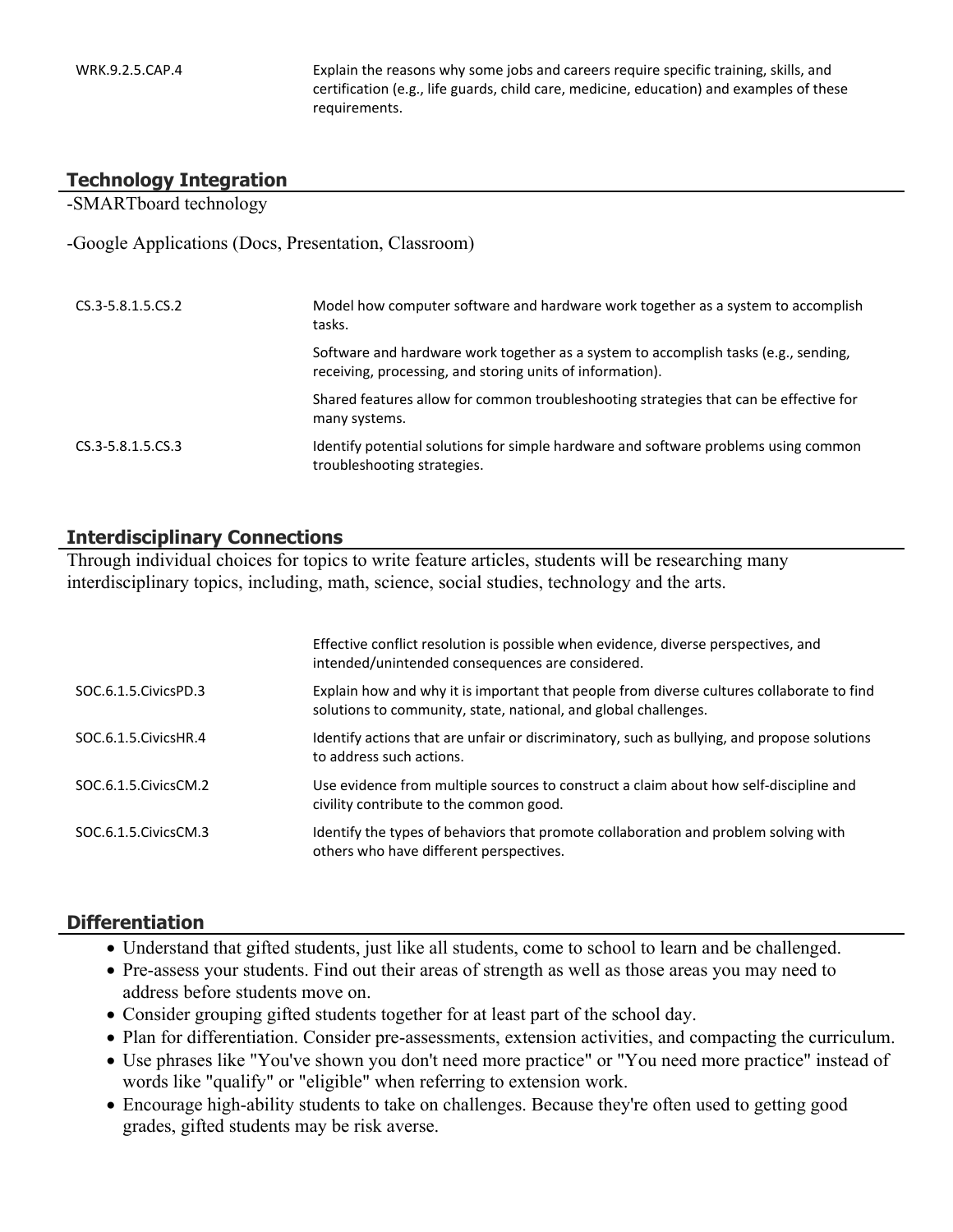#### **Definitions of Differentiation Components**:

- o Content the specific information that is to be taught in the lesson/unit/course of instruction.
- o Process how the student will acquire the content information.
- o Product how the student will demonstrate understanding of the content.
- o Learning Environment the environment where learning is taking place including physical location and/or student grouping

#### **Differentiation occurring in this unit:**

Differentiated through topic selection, paragraph construction, additional challenges as needed, support as needed.

#### **Modifications & Accommodations**

Refer to QSAC EXCEL SMALL SPED ACCOMMOCATIONS spreadsheet in this discipline.

#### **Modifications and Accommodations used in this unit:**

Modifications and accommodations in accordance with individual IEP's.

#### **Benchmark Assessments**

**Benchmark Assessments** are given periodically (e.g., at the end of every quarter or as frequently as once per month) throughout a school year to establish baseline achievement data and measure progress toward a standard or set of academic standards and goals.

#### **Schoolwide Benchmark assessments:**

Aimsweb benchmarks 3X a year

Linkit Benchmarks 3X a year

DRA

#### **Additional Benchmarks used in this unit:**

Writing Samples and AIMS web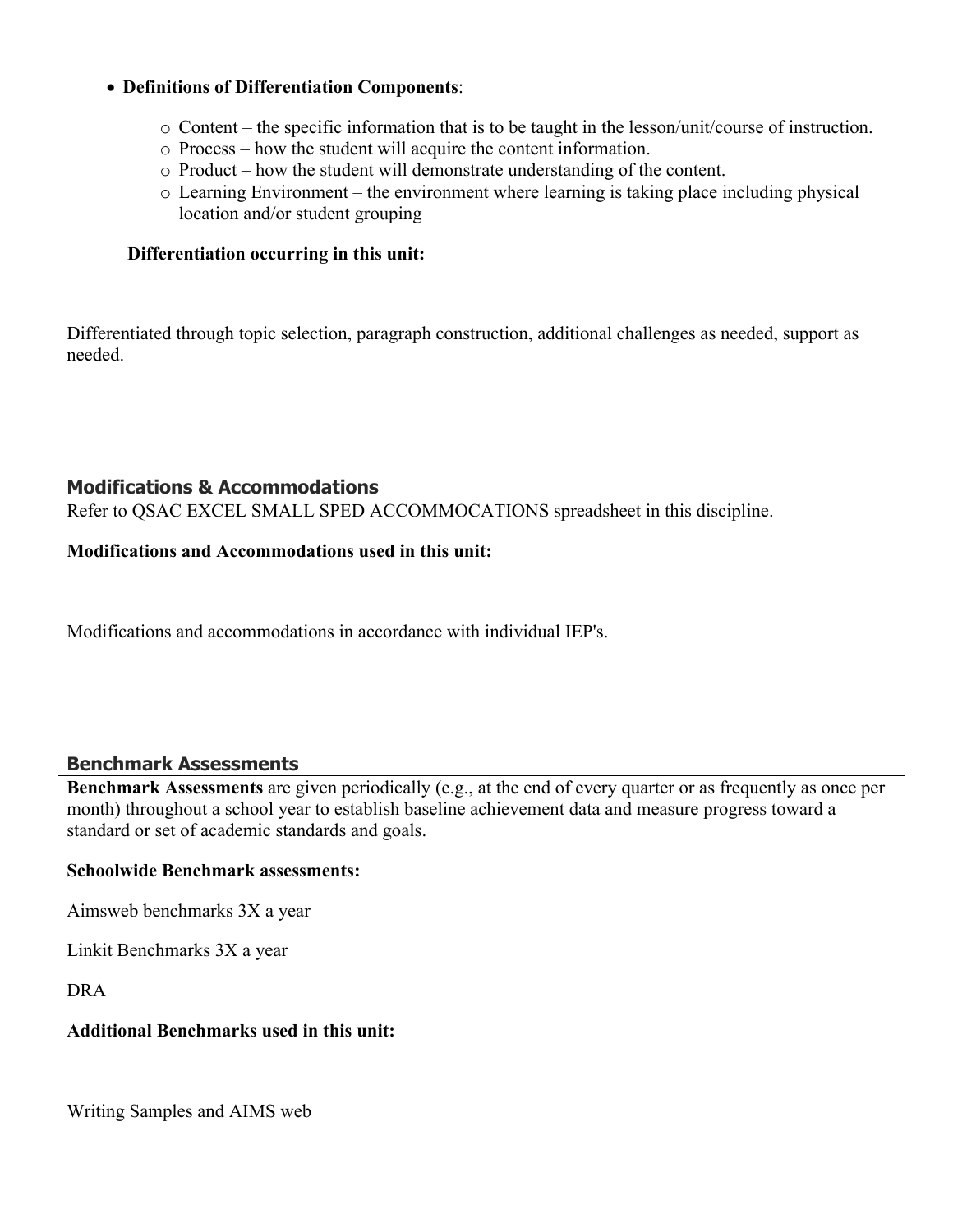## **Formative Assessments**

Assessment allows both instructor and student to monitor progress towards achieving learning objectives, and can be approached in a variety of ways. **Formative assessment** refers to tools that identify misconceptions, struggles, and learning gaps along the way and assess how to close those gaps. It includes effective tools for helping to shape learning, and can even bolster students' abilities to take ownership of their learning when they understand that the goal is to improve learning, not apply final marks (Trumbull and Lash, 2013). It can include students assessing themselves, peers, or even the instructor, through writing, quizzes, conversation, and more. In short, formative assessment occurs throughout a class or course, and seeks to improve student achievement of learning objectives through approaches that can support specific student needs (Theal and Franklin, 2010, p. 151).

### **Formative Assessments used in this unit:**

re-writing activities embedded in the lessons.

Rough draft construction.

successful writing process progression.

# **Summative Assessments**

**Summative assessments** evaluate student learning, knowledge, proficiency, or success at the conclusion of an instructional period, like a unit, course, or program. Summative assessments are almost always formally graded and often heavily weighted (though they do not need to be). Summative assessment can be used to great effect in conjunction and alignment with formative assessment, and instructors can consider a variety of ways to combine these approaches.

#### **Summative assessments for this unit:**

Student Self-Reflection:

uses a self-reflection questionnaire.

Rationale: For students to develop a sense of themselves as writers, they need to spend time reflecting on the work they have done and its meaning as part of their growth as writers.

# **Instructional Materials**

Schoolwide, Inc. Unit on "Feature Articles"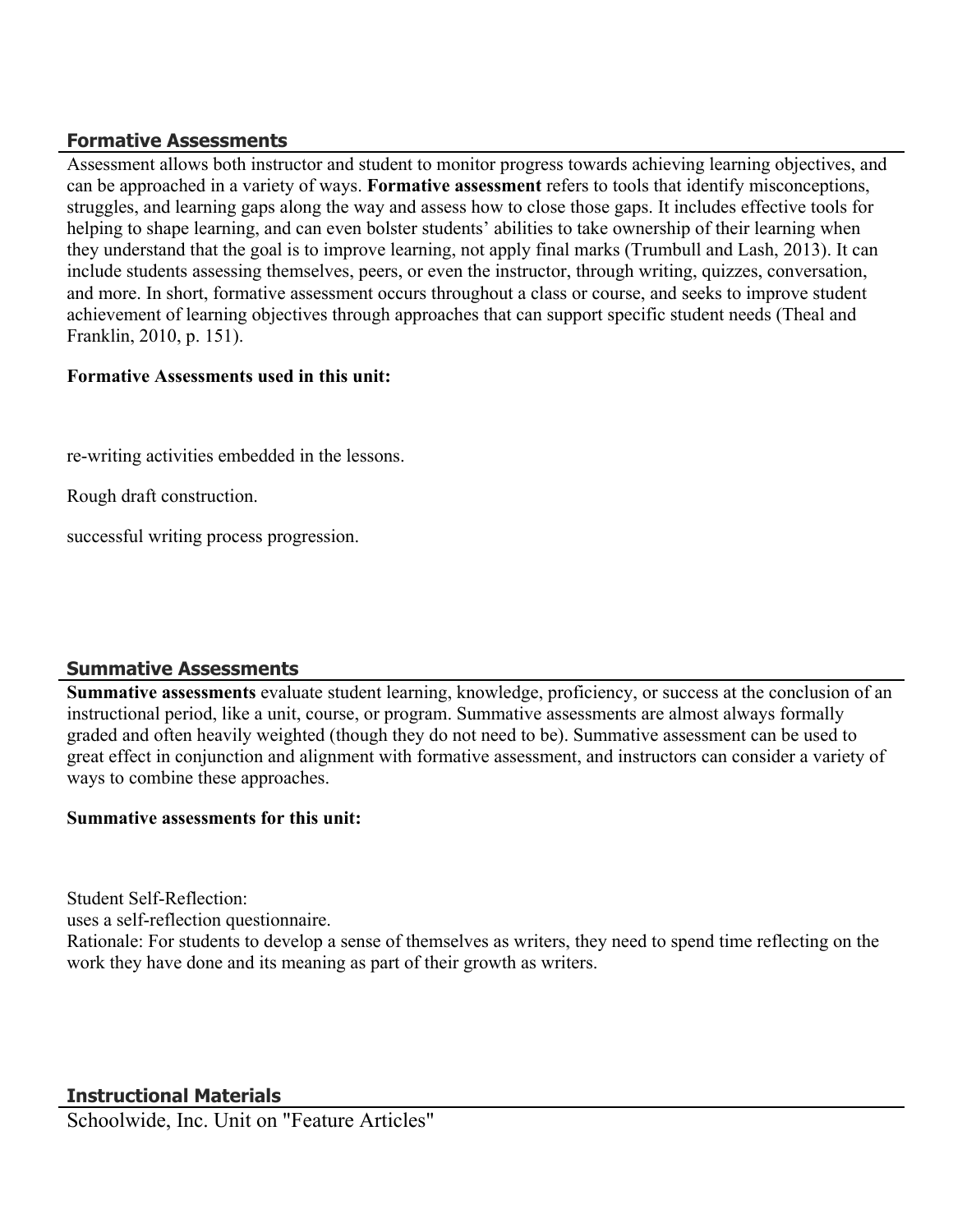and materials provided in the unit.

Worksheets provided in the unit.

**Mentor Texts And So They Build by Bert Kitchen Animal Minis! What Kids Really Want to Know About Tiny Animals by Cherie Winner Basketball in Action by John Crossingham and Sarah Dann George Washington's Teeth by Deborah Chandra and Madeleine Comora Ice Bear: In the Steps of the Polar Bear by Nicola Davies The Life and Times of the Peanut by Charles Micucci Secrets of the Mummies by Harriet Griffey SNAP! A Book About Alligators and Crocodiles by Melvin and Gilda Berger Soccer in Action by Sarah Dann and Niki Walker The Story of Salt by Mark Kurlansky Feature Article Shared Texts "Brace Yourself" by Edward C. "E-Trash: What Happens to Our Old Electronics" by Rachel H. "Getting Back Up With Lindsey Vonn" by Andrew D. "Penguins on Parade" by Tamar L.**

**Standards**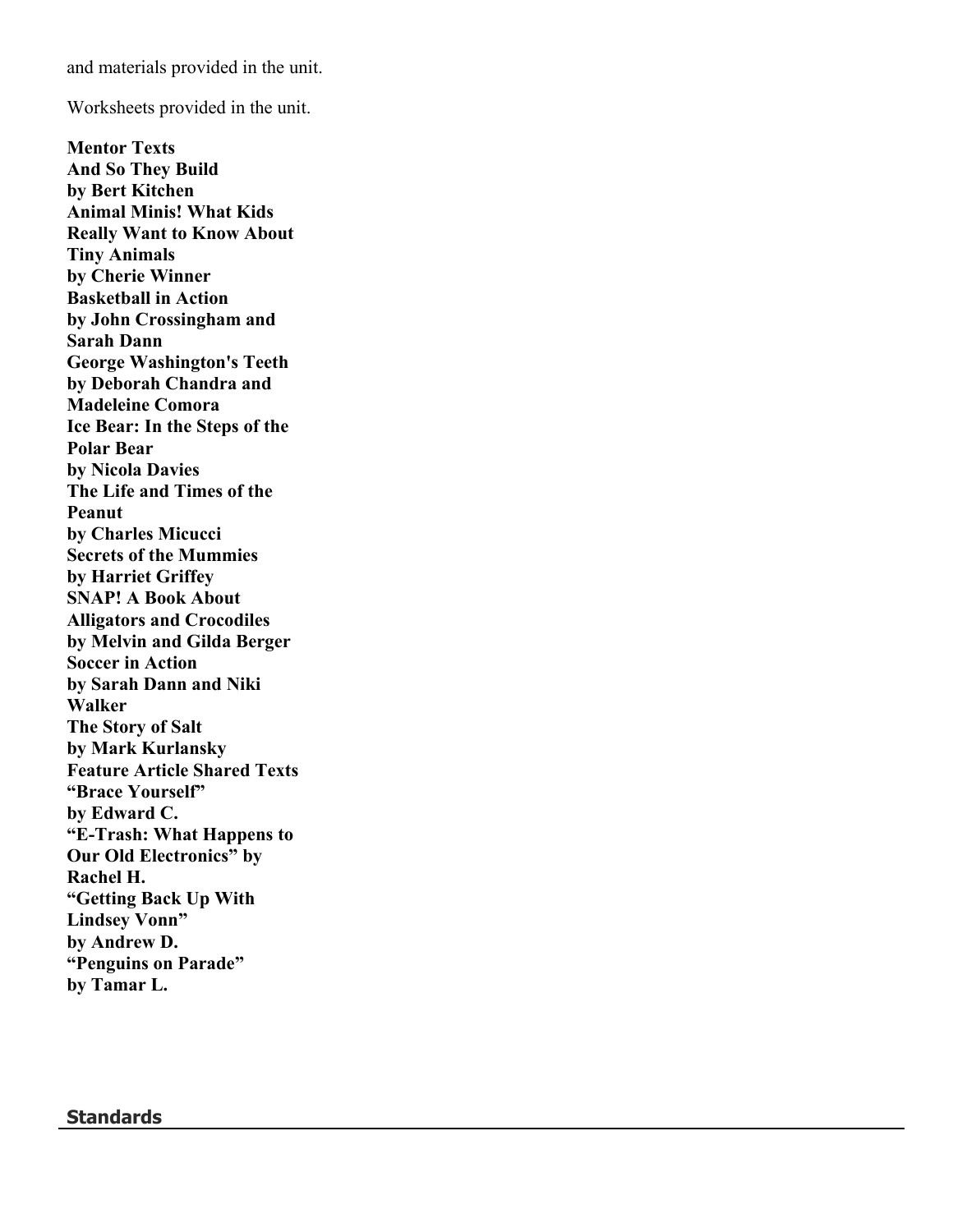| CCSS.ELA-Literacy.W.4.1    | Write opinion pieces on topics or texts, supporting a point of view with reasons and<br>information.                                                                                                                                                                                    |
|----------------------------|-----------------------------------------------------------------------------------------------------------------------------------------------------------------------------------------------------------------------------------------------------------------------------------------|
| CCSS.ELA-Literacy.W.4.1.a  | Introduce a topic or text clearly, state an opinion, and create an organizational structure in<br>which related ideas are grouped to support the writer's purpose.                                                                                                                      |
| CCSS.ELA-Literacy.W.4.1.b  | Provide reasons that are supported by facts and details.                                                                                                                                                                                                                                |
| CCSS.ELA-Literacy.W.4.1.c  | Link opinion and reasons using words and phrases (e.g., for instance, in order to, in<br>addition).                                                                                                                                                                                     |
| CCSS.ELA-Literacy.W.4.1.d  | Provide a concluding statement or section related to the opinion presented.                                                                                                                                                                                                             |
| CCSS.ELA-Literacy.W.4.2    | Write informative/explanatory texts to examine a topic and convey ideas and information<br>clearly.                                                                                                                                                                                     |
| CCSS.ELA-Literacy.W.4.2.a  | Introduce a topic clearly and group related information in paragraphs and sections;<br>include formatting (e.g., headings), illustrations, and multimedia when useful to aiding<br>comprehension.                                                                                       |
| CCSS.ELA-Literacy.W.4.2.b  | Develop the topic with facts, definitions, concrete details, quotations, or other<br>information and examples related to the topic.                                                                                                                                                     |
| CCSS.ELA-Literacy.W.4.2.c  | Link ideas within categories of information using words and phrases (e.g., another, for<br>example, also, because).                                                                                                                                                                     |
| CCSS.ELA-Literacy.W.4.2.d  | Use precise language and domain-specific vocabulary to inform about or explain the topic.                                                                                                                                                                                               |
| CCSS.ELA-Literacy.W.4.2.e  | Provide a concluding statement or section related to the information or explanation<br>presented.                                                                                                                                                                                       |
| CCSS.ELA-Literacy.W.4.4    | Produce clear and coherent writing in which the development and organization are<br>appropriate to task, purpose, and audience.                                                                                                                                                         |
| CCSS.ELA-Literacy.W.4.5    | With guidance and support from peers and adults, develop and strengthen writing as<br>needed by planning, revising, and editing.                                                                                                                                                        |
| CCSS.ELA-Literacy.W.4.6    | With some guidance and support from adults, use technology, including the Internet, to<br>produce and publish writing as well as to interact and collaborate with others;<br>demonstrate sufficient command of keyboarding skills to type a minimum of one page in a<br>single sitting. |
| CCSS.ELA-Literacy.W.4.7    | Conduct short research projects that build knowledge through investigation of different<br>aspects of a topic.                                                                                                                                                                          |
| CCSS.ELA-Literacy.W.4.8    | Recall relevant information from experiences or gather relevant information from print<br>and digital sources; take notes and categorize information, and provide a list of sources.                                                                                                    |
| CCSS.ELA-Literacy.W.4.9    | Draw evidence from literary or informational texts to support analysis, reflection, and<br>research.                                                                                                                                                                                    |
| CCSS.ELA-Literacy.W.4.9.a  | Apply grade 4 Reading standards to literature (e.g., "Describe in depth a character, setting,<br>or event in a story or drama, drawing on specific details in the text [e.g., a character's<br>thoughts, words, or actions].").                                                         |
| CCSS.ELA-Literacy.W.4.9.b  | Apply grade 4 Reading standards to informational texts (e.g., "Explain how an author uses<br>reasons and evidence to support particular points in a text").                                                                                                                             |
| CCSS.ELA-Literacy.W.4.10   | Write routinely over extended time frames (time for research, reflection, and revision) and<br>shorter time frames (a single sitting or a day or two) for a range of discipline-specific tasks,<br>purposes, and audiences.                                                             |
| CCSS.ELA-Literacy.SL.4.1   | Engage effectively in a range of collaborative discussions (one-on-one, in groups, and<br>teacher-led) with diverse partners on grade 4 topics and texts, building on others' ideas<br>and expressing their own clearly.                                                                |
| CCSS.ELA-Literacy.SL.4.1.a | Come to discussions prepared, having read or studied required material; explicitly draw on<br>that preparation and other information known about the topic to explore ideas under<br>discussion.                                                                                        |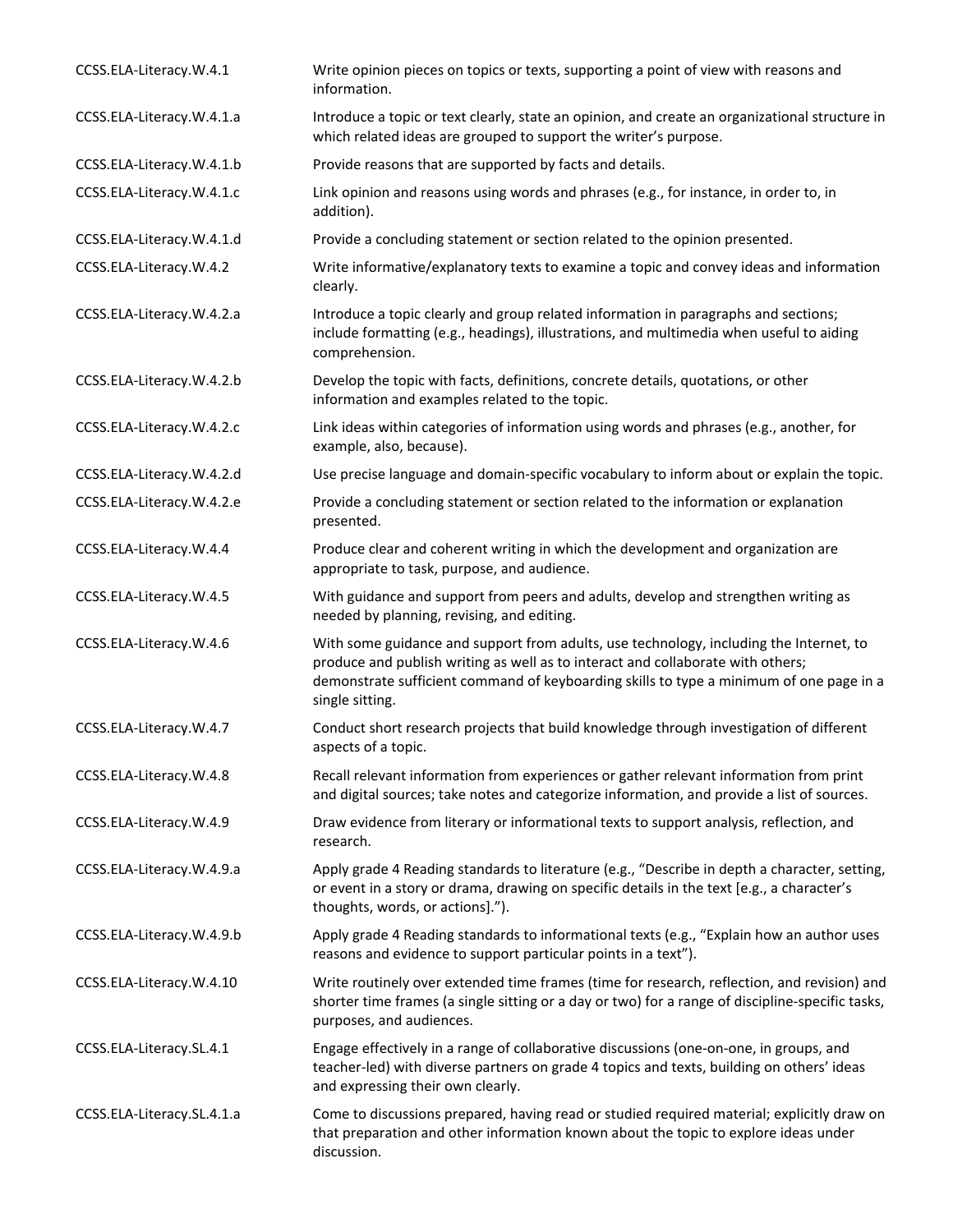| CCSS.ELA-Literacy.SL.4.1.b | Follow agreed-upon rules for discussions and carry out assigned roles.                                                                                                                                                                       |
|----------------------------|----------------------------------------------------------------------------------------------------------------------------------------------------------------------------------------------------------------------------------------------|
| CCSS.ELA-Literacy.SL.4.1.c | Pose and respond to specific questions to clarify or follow up on information, and make<br>comments that contribute to the discussion and link to the remarks of others.                                                                     |
| CCSS.ELA-Literacy.SL.4.1.d | Review the key ideas expressed and explain their own ideas and understanding in light of<br>the discussion.                                                                                                                                  |
| CCSS.ELA-Literacy.SL.4.2   | Paraphrase portions of a text read aloud or information presented in diverse media and<br>formats, including visually, quantitatively, and orally.                                                                                           |
| CCSS.ELA-Literacy.SL.4.3   | Identify the reasons and evidence a speaker provides to support particular points.                                                                                                                                                           |
| CCSS.ELA-Literacy.SL.4.4   | Report on a topic or text, tell a story, or recount an experience in an organized manner,<br>using appropriate facts and relevant, descriptive details to support main ideas or themes;<br>speak clearly at an understandable pace.          |
| CCSS.ELA-Literacy.SL.4.5   | Add audio recordings and visual displays to presentations when appropriate to enhance<br>the development of main ideas or themes.                                                                                                            |
| CCSS.ELA-Literacy.SL.4.6   | Differentiate between contexts that call for formal English (e.g., presenting ideas) and<br>situations where informal discourse is appropriate (e.g., small-group discussion); use<br>formal English when appropriate to task and situation. |
| CCSS.ELA-Literacy.L.4.1    | Demonstrate command of the conventions of standard English grammar and usage when<br>writing or speaking.                                                                                                                                    |
| CCSS.ELA-Literacy.L.4.1.a  | Use relative pronouns (who, whose, whom, which, that) and relative adverbs (where,<br>when, why).                                                                                                                                            |
| CCSS.ELA-Literacy.L.4.1.b  | Form and use the progressive (e.g., I was walking; I am walking; I will be walking) verb<br>tenses.                                                                                                                                          |
| CCSS.ELA-Literacy.L.4.1.c  | Use modal auxiliaries (e.g., can, may, must) to convey various conditions.                                                                                                                                                                   |
| CCSS.ELA-Literacy.L.4.1.d  | Order adjectives within sentences according to conventional patterns (e.g., a small red bag<br>rather than a red small bag).                                                                                                                 |
| CCSS.ELA-Literacy.L.4.1.e  | Form and use prepositional phrases.                                                                                                                                                                                                          |
| CCSS.ELA-Literacy.L.4.1.f  | Produce complete sentences, recognizing and correcting inappropriate fragments and run-<br>ons.                                                                                                                                              |
| CCSS.ELA-Literacy.L.4.1.g  | Correctly use frequently confused words (e.g., to, too, two; there, their).                                                                                                                                                                  |
| CCSS.ELA-Literacy.L.4.2    | Demonstrate command of the conventions of standard English capitalization, punctuation,<br>and spelling when writing.                                                                                                                        |
| CCSS.ELA-Literacy.L.4.2.a  | Use correct capitalization.                                                                                                                                                                                                                  |
| CCSS.ELA-Literacy.L.4.2.b  | Use commas and quotation marks to mark direct speech and quotations from a text.                                                                                                                                                             |
| CCSS.ELA-Literacy.L.4.2.c  | Use a comma before a coordinating conjunction in a compound sentence.                                                                                                                                                                        |
| CCSS.ELA-Literacy.L.4.2.d  | Spell grade-appropriate words correctly, consulting references as needed.                                                                                                                                                                    |
| CCSS.ELA-Literacy.L.4.3    | Use knowledge of language and its conventions when writing, speaking, reading, or<br>listening.                                                                                                                                              |
| CCSS.ELA-Literacy.L.4.3.a  | Choose words and phrases to convey ideas precisely.                                                                                                                                                                                          |
| CCSS.ELA-Literacy.L.4.3.b  | Choose punctuation for effect.                                                                                                                                                                                                               |
| CCSS.ELA-Literacy.L.4.3.c  | Differentiate between contexts that call for formal English (e.g., presenting ideas) and<br>situations where informal discourse is appropriate (e.g., small-group discussion).                                                               |
| CCSS.ELA-Literacy.L.4.4    | Determine or clarify the meaning of unknown and multiple-meaning words and phrases<br>based on grade 4 reading and content, choosing flexibly from a range of strategies.                                                                    |
| CCSS.ELA-Literacy.L.4.4.a  | Use context (e.g., definitions, examples, or restatements in text) as a clue to the meaning<br>of a word or phrase.                                                                                                                          |